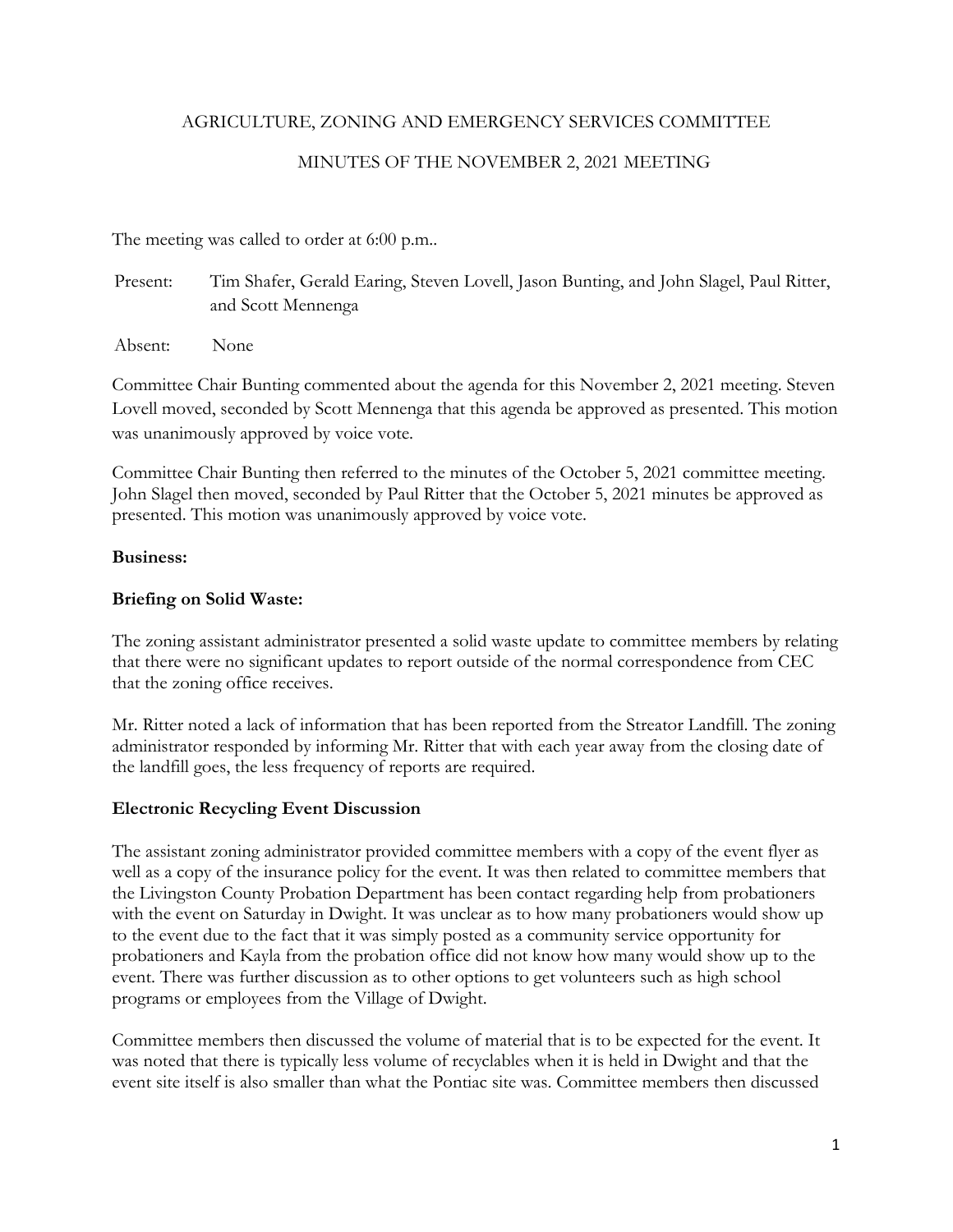traffic logistics as well as the site layout. It was determined that due to the potentially muddier conditions, the flow of traffic would likely need to be determined the morning of the event. There was then discussion as to how to best receive items from the City of Fairbury in a manner that would limit congestion at the event site.

#### **Review of Diegan & Associates 2022 Proposal and Work Agreement**

The zoning administrator noted that there were not many changes to the work agreement from the previous agreement. It was, however, noted that the new agreement proposed a raise in hourly billing rates for Gary Diegan as well as two others on his staff. The zoning administrator noted that Diegan's office lost an employee since the last work agreement.

The committee chair noted the great work that the group has done for the county.

Paul Ritter moved, seconded by Gerald Earing that the 2022 proposal and work agreement for Diegan & Associates be approved as presented. The motion carried with unanimous voice vote.

## **Legal Counsel Debrief**

The committee chair then introduced Mr. Andrew Keyt to the committee members who represented the Livingston County Zoning Board of Appeals in a recent legal case regarding a decision that the ZBA made on the Pontiac Flying Service zoning case.

There was then discussion between committee members and Mr. Keyt as to what could be done to mitigate these issues in the future. Mr. Keyt explained that it is possible for the county board to expand their decision making to other genres of special uses or use other metrics such as multiple parcel special use requests or acreage thresholds to determine if it would go to a full county board decision. Mr. Keyt explained to committee members that decisions made by the elected members of the county board hold a higher burden of proof for legal challenges than decisions made by appointed members of the ZBA.

## **Other Issues to Come Before the Committee:** None

**Public Comment:** None

## **Review and Approval of Bills:**

Two bills were presented for approval which included a bill for \$411 from Diamond Brothers insurance for the e-recycle event on Saturday and a bill for \$438.50 from Diegan & Associates.

Steven Lovell moved, seconded by Paul Ritter, that the bills presented be paid. The motion was approved by a voice vote of all ayes.